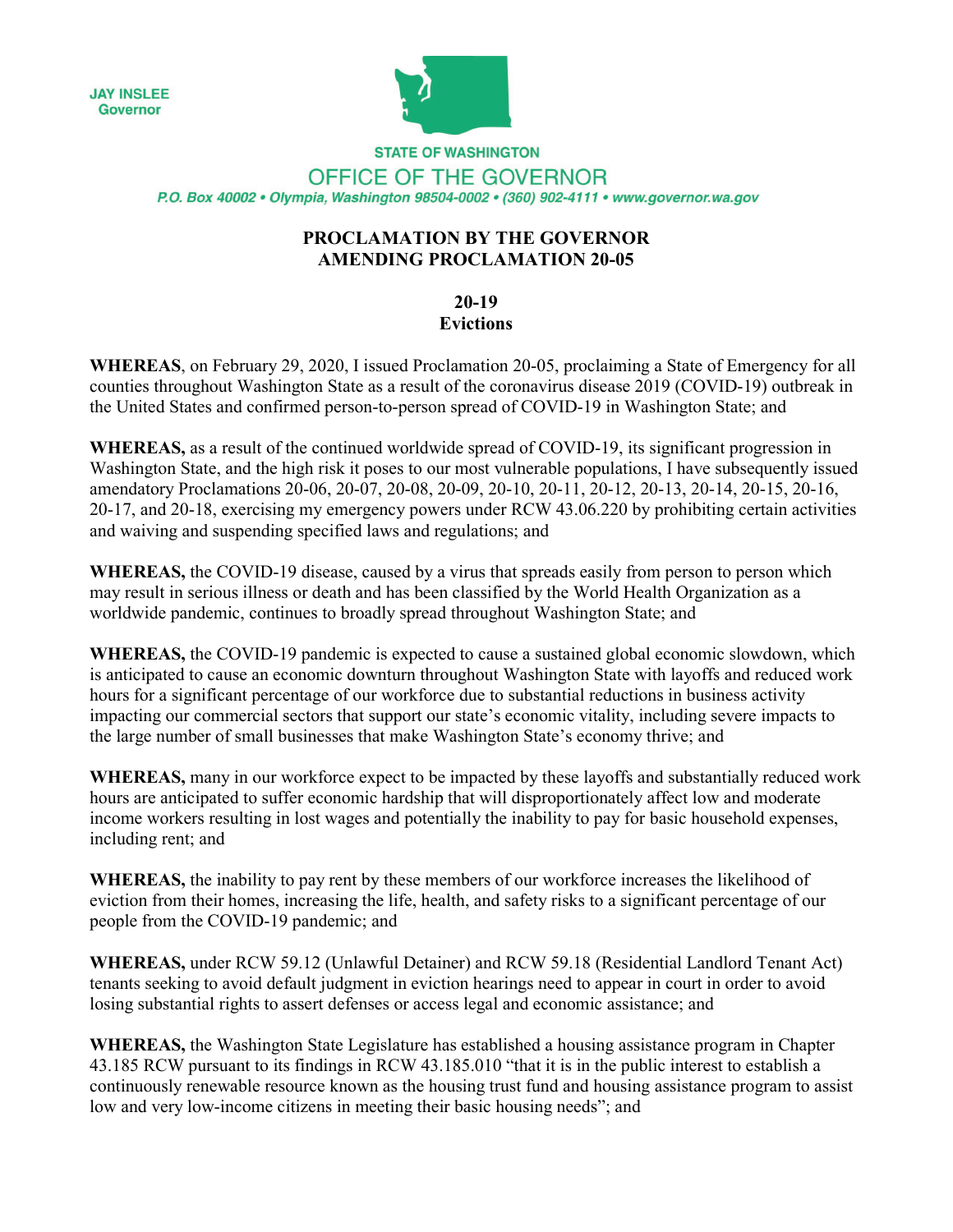**WHEREAS,** a temporary moratorium on evictions throughout Washington State at this time will help reduce economic hardship and related life, health, and safety risks to those members of our workforce impacted by layoffs and substantially reduced work hours or who are otherwise unable to pay rent as a result of the COVID-19 pandemic; and

**WHEREAS,** the worldwide COVID-19 pandemic and its progression in Washington State continue to threaten the life and health of our people as well as the economy of Washington State, and remain a public disaster affecting life, health, property or the public peace; and

**WHEREAS**, the Washington State Department of Health (DOH) continues to maintain a Public Health Incident Management Team in coordination with the State Emergency Operations Center and other supporting state agencies to manage the public health aspects of the incident; and

**WHEREAS**, the Washington State Military Department Emergency Management Division, through the State Emergency Operations Center, continues coordinating resources across state government to support the DOH and local health officials in alleviating the impacts to people, property, and infrastructure, and continues coordinating with the DOH in assessing the impacts and long-term effects of the incident on Washington State and its people.

**NOW, THEREFORE,** I, Jay Inslee, Governor of the state of Washington, as a result of the above-noted situation, and under Chapters 38.08, 38.52 and 43.06 RCW, do hereby proclaim that a state of emergency continues to exist in all counties of Washington State, that Proclamations 20-05 and all amendments thereto remain in effect, and that Proclamation 20-05 is amended to temporarily prohibit residential evictions statewide until April 17, 2020, as provide herein.

I again direct that the plans and procedures of the Washington State Comprehensive Emergency Management Plan be implemented throughout State government. State agencies and departments are directed to continue utilizing state resources and doing everything reasonably possible to support implementation of the Washington State Comprehensive Emergency Management Plan and to assist affected political subdivisions in an effort to respond to and recover from the COVID-19 pandemic.

I continue to order into active state service the organized militia of Washington State to include the National Guard and the State Guard, or such part thereof as may be necessary in the opinion of The Adjutant General to address the circumstances described above, to perform such duties as directed by competent authority of the Washington State Military Department in addressing the outbreak. Additionally, I continue to direct the DOH, the Washington State Military Department Emergency Management Division, and other agencies to identify and provide appropriate personnel for conducting necessary and ongoing incident related assessments.

**ACCORDINGLY,** based on the above noted situation and under the provisions of RCW 43.06.220(1)(h), and to help preserve and maintain life, health, property or the public peace, effective immediately and until April 17, 2020, I hereby prohibit the following activities related to residential evictions by all residential landlords operating residential rental property in Washington State:

- 1. Residential landlords are prohibited from serving a notice of unlawful detainer for default payment of rent related to such property under RCW 59.12.030(3).
- 2. Residential landlords are prohibited from issuing a 20-day notice for unlawful detainer related to such property under RCW 59.12.030(2), unless the landlord attaches an affidavit attesting that the action is believed necessary to ensure the health and safety of the tenant or other individuals.